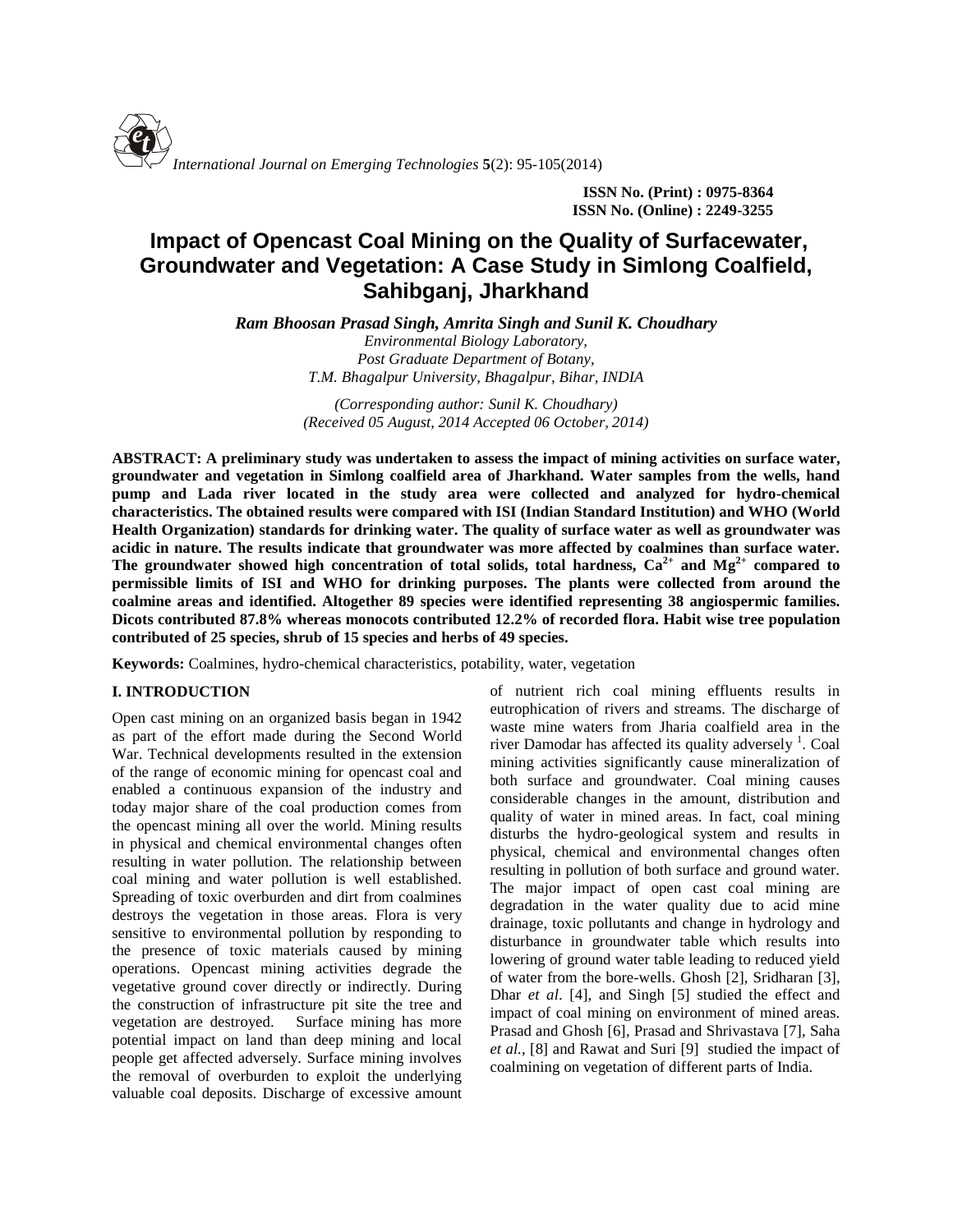Jharkhand is the sole producer of coking coal and Jharia coalfields alone contain 53 hundred million tons of prime coking coal. Chuperbita coalfield is about 25 km south of Hura coalfields and contains 14 coal seams ranging in thickness from 1.5 to 9.5 m. The present study relates to the impact study of opencast coal mining on the quality of both surface and groundwater as well as on vegetation in the Simlong coal field area of Jharkhand.

**Study Area:** The present study was undertaken in the Simlong area, where coal is being worked since 1981. Rajmahal group of coalfields comprise several isolated patches of coal bearing rocks. Simlong is a part of Chuperbita basin of Rajmahal hills on the latitude of

24°45'50" N and longitude of 87°27'35" E. A cloud manual quarry was worked earlier on the bed of the river Lada situated at about 5 km south west of Chatkam colliery and the present mining operations are being done at Simlong in the main course of river Lada. The Simlong coalmining area is located beneath the dense forest cover where mining activities degrade the environment directly and indirectly. Due to opencast mining the upper cover of the vegetation has been removed and extensive wastelands have been generated leaving many unfilled pits, unreclaimed quarries and overburden dumps spread over large area. The geological formations of the Simlong coalfields belong to Rajmahal formation of Upper Gondwana group with intertrappean sandstones and shales. The out crop of main coal seam is exposed all along the Lada river for a strike length of about 4 km at Simlong. The Lada is a rainfed hilly perennial river which runs through the Simlong coalfield area. More than twenty tribal villages are located on both the banks of river Lada in 10  $km^2$ area and the inhabitants largely depend on Lada River for various uses of water. The overburden is directly disposed into the river. As a result, the 10 km stretch of the river in the coalfield area seems to be under stress. Five sampling sites were selected for examining the impact of mining on the river water quality i.e. Site I – upstream, no mining activities at this place, Site II – extensive surface mining previously but during present study officially abandoned, Site III – illegal manual mining is carried, Site IV – official mining is being done and Site  $V - iS = S$  km downstream from site IV. Local and tribal people settled in and around the Simlong coalfield area use the tube well and well water extensively for domestic purposes. For the study of underground water quality (hand pump as well as dug well), eight villages and one residential colony (Simlong OCP employees colony) located on both the sides (northern and southern) of the river Lada in the mining area were selected. These villages were Japani,

Simlong, Lada, Bari Ghaghri, Chhoti Ghaghri, Yogia, Lilatari and Jiazore.

#### **II. MATERIALS AND METHODS**

For the study of physico-chemical parameters, the surface  $(n=5)$  and ground water  $(n=40)$  samples in the Simlong coalfield area were collected at monthly interval during February 1992 to January 1994. Water samples were collected in 100 ml Pyrex glass specimen bottles, which were cleaned properly. Parameters like pH, dissolved oxygen (DO) and alkalinity were recorded at the spot whereas other parameters were analyzed in the laboratory. Total solids were estimated by the method suggested by  $Wood^{10}$ . The pH was recorded by battery operated pH meter (Systronics - Dissolved Oxygen was measured by Alsterbergazide modification method, known as Winkler's modified method, described by Welch [11]. Total hardness and calcium and magnesium as cations were recorded by EDTA titration procedure; chloride by argentometric method, Phosphate-phosphorus by stannous chloride method [12] while Nitrate-nitrogen was measured by phenol-disulphonic acid method [13]. The flora growing on degraded land and coalmines spoils including various coal dumps and overburden dumps scattered around and along the main stream of Lada river at Simlong were collected during the study period i.e. February 1992 to January 1994. The collected plant species were identified with the help of Herbarium of Post Graduate Department of Botany, T.M. Bhagalpur University, Bihar and available literature of Duthie [14], Jain and Rao [15] and Verma [16].

#### **III. RESULTS AND DISCUSSION**

#### *A. Impact on Surface and Groundwater*

Seasonal mean, standard error with minimum and maximum range of hydro-chemical parameters of Lada river water and groundwater samples are shown in Table 1 and 2 respectively.

The pH of surface water (5.20-7.40) as well as groundwater (5.20-7.60) was acidic to neutral throughout the study period. Acid mine water is produced as a result of oxidation of pyritic minerals exposed during coal production. Compared to other sites the most active mining site (IV) seems to be more acidic (6.0). Coalmine wastes seem to be the potential source of acidity in groundwater as well as river water. In acid water heavy metals become soluble in water making it toxic and unsuitable for domestic purposes. Most of the pH values of water samples were below the permissible limit for drinking water quality of ISI i. e. 6.5 to 8.5 and WHO [18] i.e. 7.0-8.5.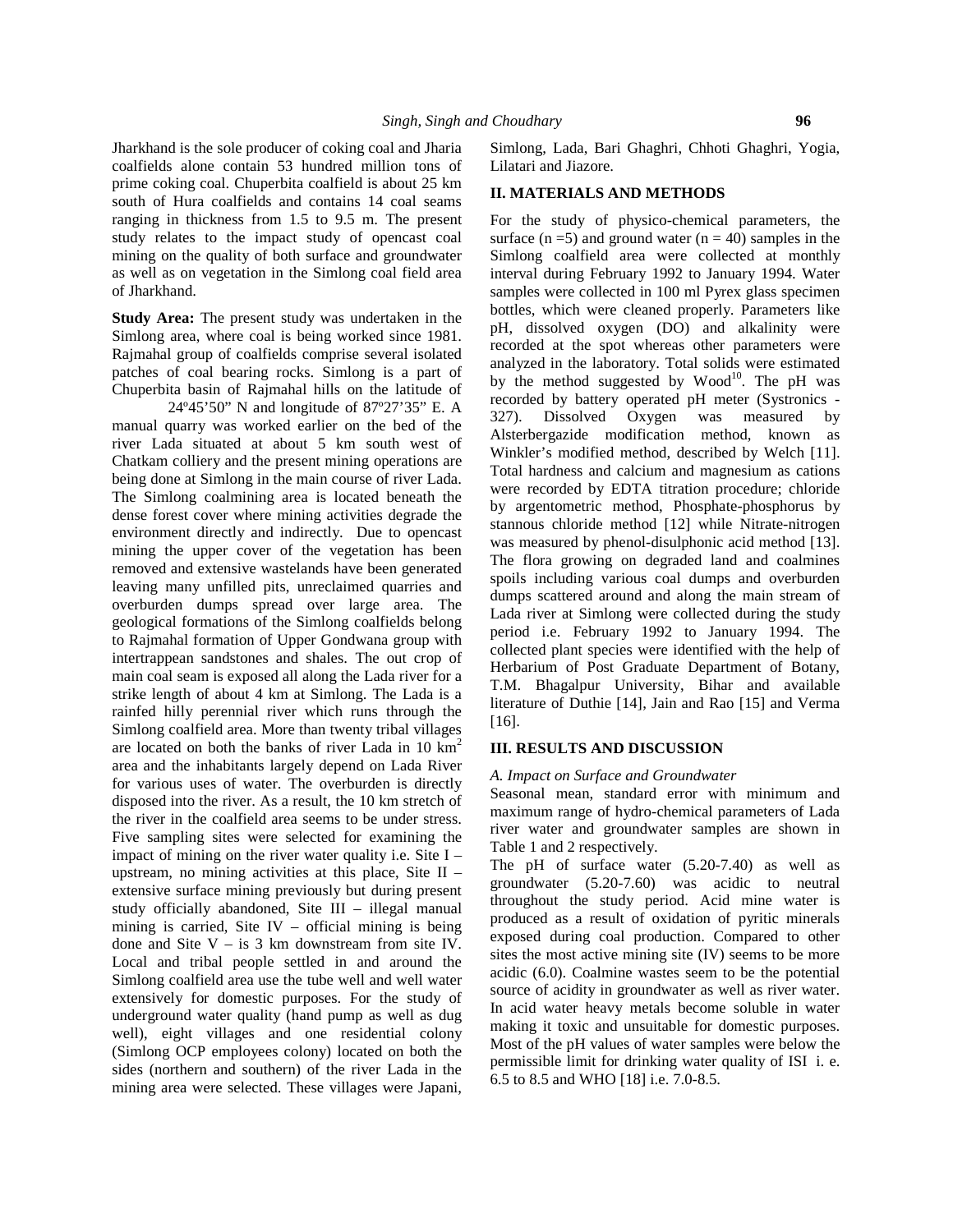| Table 1: Physico-chemical characteristics of Lada river water: seasonal mean $\pm$ standard error with minimum and maximum range |
|----------------------------------------------------------------------------------------------------------------------------------|
| (February, 1992- January, 1994)                                                                                                  |

| <b>Seasons</b><br><b>Parameters</b> | Pre-Monsoon<br>Min | Max    | Mean  | <b>S.E.</b> | <b>Monsoon</b><br>Min | Max    | Mean  | S. E. | Post-Monsoon<br>Min | <b>Max</b> | Mean  | S.E.  |
|-------------------------------------|--------------------|--------|-------|-------------|-----------------------|--------|-------|-------|---------------------|------------|-------|-------|
|                                     |                    |        |       |             |                       |        |       |       |                     |            |       |       |
|                                     |                    |        |       |             |                       |        |       |       |                     |            |       |       |
| pH                                  | 6.50               | 7.00   | 78    | 0.06        | 520                   | 6.60   | 6.07  | 0.06  | 6.80                | 7.60       | 7.14  | 0.17  |
|                                     | 1.02               | 3.88   | 29    | 0.37        | 0.41                  | 4.90   | 2.92  | 0.22  | 3.27                | 6.13       | 4.57  | 0.48  |
| <b>DO</b>                           | 8.99               | 66.97  | 4.79  | 6.34        | 7.99                  | 130.95 | 29.56 | 3.39  | 3.99                | 139.99     | 11.19 | 2.82  |
| <b>Chloride</b>                     | 360.0              | 2330.0 | 180.1 | 207.7       | 200.0                 | 1900.0 | 709.5 | 70.50 | 450.0               | 840.0      | 580.0 | 70.40 |
| <b>Total Solid</b>                  | 184.0              | 288.0  | 24.0  | 12.0        | 62.0                  | 662.0  | 205.7 | 17.60 | 212.00              | 358.00     | 272.2 | 21.18 |
| <b>Total Hardness</b>               | 120.0              | 365.0  | 13.0  | 30.9        | 70.0                  | 510.0  | 277.8 | 15.90 | 235.0               | 325.0      | 284.0 | 17.30 |
| <b>Total Alkalinity</b>             |                    |        |       |             |                       |        |       |       |                     |            |       |       |
| $PO_4$ -P                           | 0.20               | 4.89   | 45    | 0.06        | 0.20                  | 25.01  | 5.60  | 0.97  | 0.20                | 0.69       | 0.47  | 0.08  |
| $NO3$ -N                            | 0.80               | 8.90   | 20    | 0.04        | 0.40                  | 27.40  | 4.40  | 2.10  | 0.40                | 7.10       | 5.00  | 2.19  |
| $Ca2 +$                             | 41.68              | 72.14  | 0.05  | 3.70        | 17.64                 | 77.75  | 46.44 | 2.67  | 38.40               | 86.57      | 76.41 | 2.99  |
|                                     | 10.15              | 39.32  | 5.0   | 3.46        | 2.41                  | 127.75 | 21.74 | 3.54  | 10.16               | 34.44      | 10.33 | 4.57  |
| $Mg^2$ +                            |                    |        |       |             |                       |        |       |       |                     |            |       |       |

All values expressed in mg/l except pH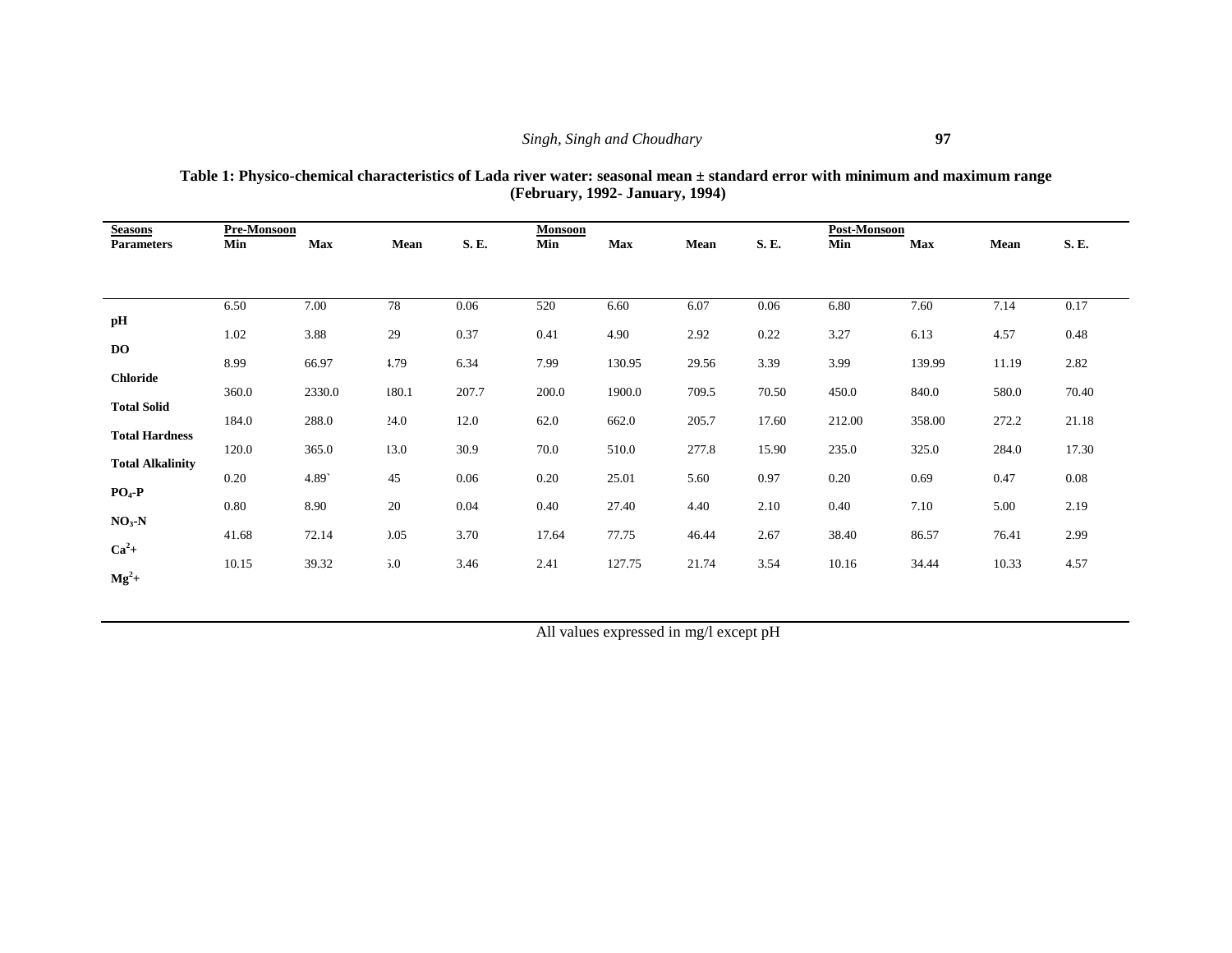| <b>Seasons</b>          | Pre-Monsoon |        |        |       | <b>Monsoon</b> |            |       |       | Post-Monsoon |        |             |             |
|-------------------------|-------------|--------|--------|-------|----------------|------------|-------|-------|--------------|--------|-------------|-------------|
| <b>Parameters</b>       | Min         | Max    | Mean   | S. E. | Min            | <b>Max</b> | Mean  | S.E.  | Min          | Max    | <b>Mean</b> | <b>S.E.</b> |
|                         |             |        |        |       |                |            |       |       |              |        |             |             |
| pH                      | 6.50        | 7.00   | 6.78   | 0.06  | 520            | 6.60       | 6.07  | 0.06  | 6.80         | 7.60   | 7.14        | 0.17        |
| <b>DO</b>               | 1.02        | 3.88   | 2.29   | 0.37  | 0.41           | 4.90       | 2.92  | 0.22  | 3.27         | 6.13   | 4.57        | 0.48        |
| <b>Chloride</b>         | 8.99        | 66.97  | 34.79  | 6.34  | 7.99           | 130.95     | 29.56 | 3.39  | 3.99         | 139.99 | 11.19       | 2.82        |
| <b>Total Solid</b>      | 360.0       | 2330.0 | 1180.1 | 207.7 | 200.0          | 1900.0     | 709.5 | 70.50 | 450.0        | 840.0  | 580.0       | 70.40       |
| <b>Total Hardness</b>   | 184.0       | 288.0  | 224.0  | 12.0  | 62.0           | 662.0      | 205.7 | 17.60 | 212.00       | 358.00 | 272.2       | 21.18       |
| <b>Total Alkalinity</b> | 120.0       | 365.0  | 213.0  | 30.9  | 70.0           | 510.0      | 277.8 | 15.90 | 235.0        | 325.0  | 284.0       | 17.30       |
| $PO4-P$                 | 0.20        | 4.89   | 0.45   | 0.06  | 0.20           | 25.01      | 5.60  | 0.97  | 0.20         | 0.69   | 0.47        | 0.08        |
| $NO3-N$                 | 0.80        | 8.90   | 4.20   | 0.04  | 0.40           | 27.40      | 4.40  | 2.10  | 0.40         | 7.10   | 5.00        | 2.19        |
| $Ca2$ +                 | 41.68       | 72.14  | 50.05  | 3.70  | 17.64          | 77.75      | 46.44 | 2.67  | 38.40        | 86.57  | 76.41       | 2.99        |
| $Mg^2$ +                | 10.15       | 39.32  | 26.0   | 3.46  | 2.41           | 127.75     | 21.74 | 3.54  | 10.16        | 34.44  | 10.33       | 4.57        |

**Table 2: Physico-chemical characteristics of groundwater water: seasonal mean ± standard error with minimum and maximum range (February, 1992- January, 1994)**

All values expressed in mg/l except pH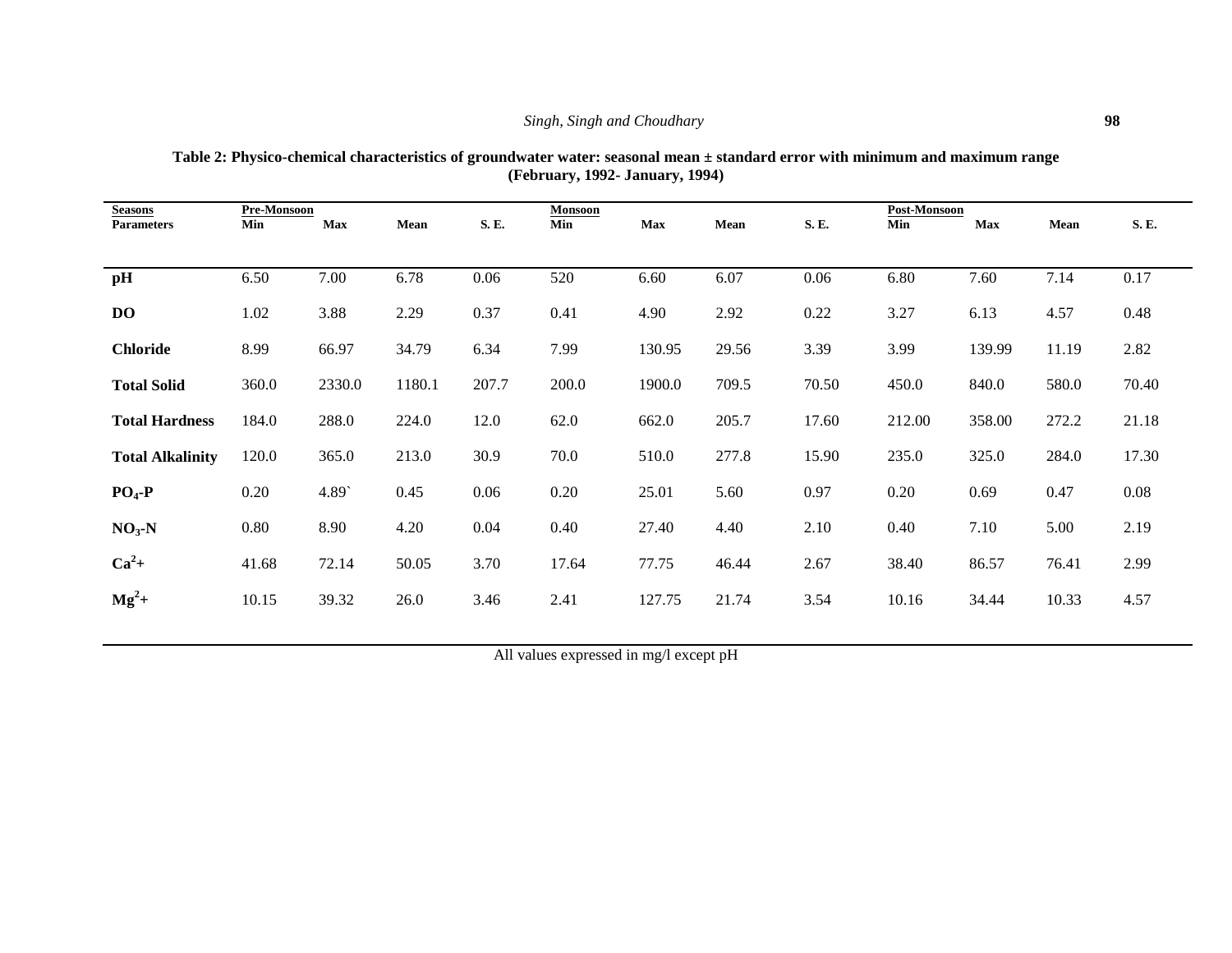Dissolved oxygen contents varied from 1.08-12.46 mg/l and 0.41-6.13 mg /l in surface and groundwater respectively. It was maximum in winter season and minimum in summer season. Seasonal variation of DO is related to temperature and biological activities [19]. The DO content in both well and hand pump water samples were less than surface water. The average values for both well water (3.20 mg/l) and hand pump water (1.96 mg/l) were below the permissible limit of 4.0 mg/l of ISI [17] and 5 mg/l of WHO [18] for drinking water. Depletion of DO content may not pose health risks to the consumers but it may be prone to microbial contamination leading to degradation of water quality.

Chloride contents fluctuated in between 3.99 to 72.97 mg/l in surface water and 3.99-139.99 mg/l in groundwater samples. Coal mining activities do not appear to have any impact on the chloride contents in the study area. Chloride enters into the surface water as well as groundwater from natural sources like atmospheric deposition of oceanic aerosol and weathering of rock salts. Anthropogenic sources are industrial domestic sewage effluents, and run-off from agricultural fields through fertilizers. Chloride content was well within the ISI [17] and WHO [18] Standard i.e. 250 and 200 mg/l respectively.

Total solids are the sum of total dissolved and suspended solids. The total solids fluctuated from 380 to 21000 mg/l in river water while 200 to 2330 mg/l in groundwater which are beyond the desirable limit prescribed by ISI [17] and WHO [18] i.e. 1500 and 500 mg/l respectively. This has also been observed by Ghosh and Kumar [20], Tiwari [21] and Dutta [22] in water samples from different coal field area in India. The total solids content was invariably higher during summer months, whereas minimum was recorded during monsoon. Higher amount of total solids in warmer months may be attributed to lesser volume of water as well as direct mixing of percolated dissolved substances. Dissolved solids contribute a particular taste at higher concentration and also reduce the water potability, clarity and photosynthetic rate, bind with toxic compounds and heavy metals and lead to increase in water temperature. Groundwater samples were more transparent than the river water as the total solid contents in groundwater samples were 3 to 6 times lower than the river water.

Alkalinity (Bicarbonate) ranged from 40 -160 mg/l in  $bar{b}$  barbatum, river water and 70-510 mg/l in groundwater. Bicarbonate alkalinity was higher in groundwater than Saccharum surface water. According to ISI and WHO specifications, bicarbonate content in both surface and Ground water was well within the permissible limit (600 mg/l of ISI [18] and100 mg/l of WHO [18]).

Total hardness ranged from 28-200 mg/l and 62-662 mg/l in surface and groundwater respectively. The total hardness values were well within the Indian Standard Directives [17] of 600 mg/l except for some well water samples but beyond the WHO standards [18] i.e. 100 mg/l in both surface as well as groundwater samples. The range of variation was higher in well water (62-662 mg/l) than hand pump water (108-172 mg/l) i.e. soft to very hard water. Ghosh [23] has also reported hard to very hard groundwater in Jharia coalfield area. In hard water, the concentration of heavy metals reach the level of lethal dosage for aquatic organisms and in this way affect the life of human being [24].

 $Ca^{2+}$  and Mg<sup>2+</sup> varied in the range of 8.01-51.30 mg/l, 1.43-20.84 mg/l and 17.64-86.57 mg/l, 2.41-127.75 mg/l in surface and groundwater samples respectively. The higher values of  $Ca^{2+}$  and  $Mg^{2+}$  were recorded at the most active mining site IV and downstream site V. The heavy mining operations involved in coal production at site IV and its effect thereafter on site V. Singh [25] also observed the same results at north eastern coal mines of India.  $Ca^{2+}$  and  $Mg^{2+}$  values in surface water were well below the ISI [26] and WHO [18] desirable limit, thus indicating the water safe from potability point of view. In groundwater samples, calcium values were found to be well within the  $ISI<sup>26</sup>$ and WHO [18] prescribed limit except for few samples which were above the ISI [26] and WHO [18] prescribed limit of 75 and 100 mg/l respectively. About 25 % of the groundwater samples crossed the ISI and WHO prescribed standards of 30 mg/l of  $Mg^{2+}$  for drinking water. Higher concentration of  $Ca^{2+}$  is not desirable in washing, laundering and bathing due to its suppression of formation of lather with soap.

Compared to surface water (Phosphate: 0.007- 0.244mg/l, Nitrate: nil - 7.68 mg/l) higher concentration of phosphate and nitrate were found in the groundwater (Phosphate: 0.20-25.01 mg/l, Nitrate: 0.80-27.40 mg/l). Phosphate and nitrate values were slightly higher at mining and downstream sites in both surface and groundwater sources. The monsoon values for both the nutrients were in higher range compared to summer and winter levels. All the values of  $PO_4$ -P and  $NO_3$ -N were well within the Indian standard, hence not affecting the potability of water.

#### *B. Impact on vegetation*

The floristic survey of study area showed a total of 89 species representing 38 angiospermic families (Table 3). Dicotyledonous and Monocotyledonous plants constituted 87.8% and 12.2% respectively (Table 4). Habit wise grouping of flora is presented in Table 5.

The water pollution resistant species i.e. *Polygonum barbatum*, *Cyperus rotundus*, *C. compressus*, *Bergiaammannoides*, *Eclipta alba*, *Rumex dentatus*, *Saccharum spontaneum*, *Malvastrum coromandelianum*, *Ipomoea aquatica* etc. were confined only to Lada river bed and in moist pockets of overburden dumps and abandoned quarries. *Olaxscandens*, a shrub was also found to be dominating in the river bed. *Croton bonplandianum*, *Cynodon dactylon*, *Xanthium strumarium*, *Blumea lacera*, *Aerualanata* sp., *Evolvulus alsinoides*, *Phyllanthus fraterness* etc. had universal occurrence on abandoned mine spoils and overburden dumps.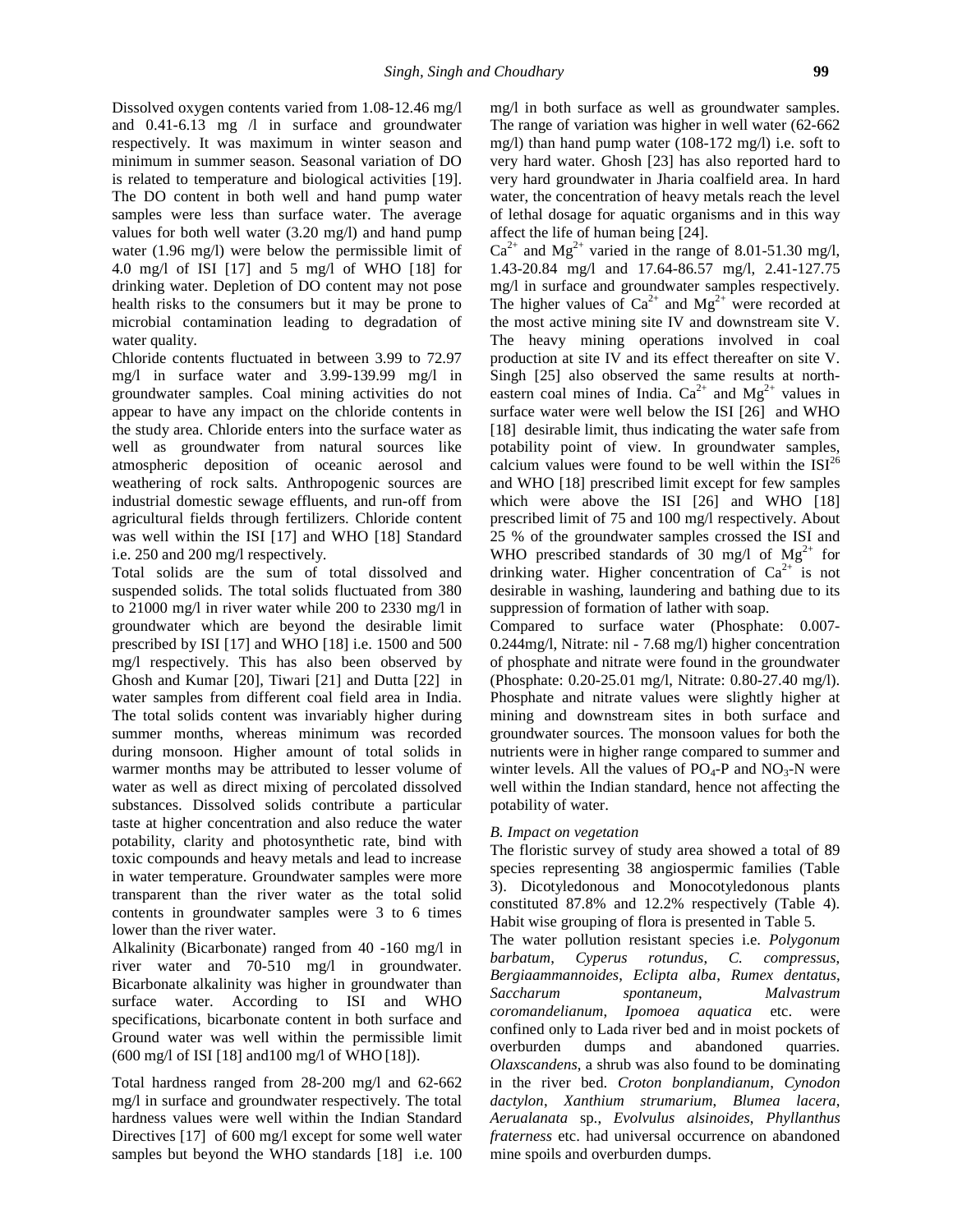Number of grasses found was very few probably due to the non availability of soil and requisite moisture contents on the dumps or slopes for the better retention of rainwater. The wind dispersed species were rich and the herbaceous species appeared in the early successional stages. Plant succession on abandoned mine land is greatly affected by soil conditions and proximity of seed sources for plant invasion $2^7$ .

*Pennisetum pedicellatum*, *P. purpureum*, *Heteropogon contortus*, *Andrographis paniculata*, *Tinospora malabarica*, *Pleopeltislinearis* and *P. simplex* were noticed closely adhering to rocky wastes. *Lantana camara*, *Carissa opaca*, *Eupatorium odoratum*, *Ipomoea carnea*, *Calotropis gigantean*, *Vitex* *nugundo* etc. were some of the shrubby species that were found to have the inhibiting effect on herbaceous species. The species of *Butea*, *Cressa*, *Zizyphus*, *Acacia*, *Ficus* etc. were found to be growing well on rocky and barren coal spoils, whereas saplings of *Shorea robusta*, *Terminalia tomentosa*, *T. arjuna*, *Borassus flabellifer* and *Phoenix sylvestris* showed common appearance and were found struggling for its existence in the area. Compared to the tree species of abandoned mines and overburden dumps, the trees on forest edge and river bank showed dominance. *Acacia auriculiformis*, *Oryx lumindicum*, *Diospyro smelanoxylon*, *Garugapinnata*, *Gardenia latifolia* etc. had a high density in the area.

| Family         | <b>Botanical Name</b>                                       | Common Name    | <b>Status</b> | Occurrence       |
|----------------|-------------------------------------------------------------|----------------|---------------|------------------|
| A. HERBS       |                                                             |                | A             |                  |
| Acanthaceae    | Andrographis paniculata Nees.<br>Ruellia suffruticosa Roxb. | Kalmegh        | A             | Rocky OBD/WL     |
| Amaranthaceae  | Achyranthes aspera Linn                                     | Charpatu       | P             | Rocky OBD        |
|                | Achyranthes cordifolia Linn.                                | Latjira        | P             | <b>OBD/RS</b>    |
|                | Aerua lanata Juss.                                          | -----          | A             | <b>OBD/RB/RS</b> |
|                | Amaranthus spinosus Linn.                                   | Silwari        | A             | <b>OBD/RS</b>    |
| Ampelidaceae   | Vitis trifolia Linn.                                        | Katili Chaulai | P             | OBD/WL           |
| Boraginaceae   | Heliotropium indicum Linn.                                  | Amarlati       | A             | <b>OBD/RB</b>    |
| Caesalpinaceae | Cassia tora Linn.                                           | Hathi Soorh    | A             | <b>OBD/RB</b>    |
| Compositae     | Ageratum conyzoides Linn.                                   | Chakunda       | A             | OBD/WL           |
|                | Blumea lacera DC.                                           | Uchunti        | A             | <b>OBD/RB</b>    |
|                | Eclipta alba Hassk.                                         |                | A             | <b>OBD/RB/RS</b> |
|                | Echinops echinatus Roxb.                                    | <b>Bhangra</b> | A             | <b>OBD/RS</b>    |
|                | Enhydra fluctuans Linn.                                     | -----          | A             | <b>OBD/RB/RS</b> |
|                | Parthenium hysterophorus Linn.                              | Harhuch        | A             | RB               |
|                | Tridax procumbens Linn.                                     |                | P             | <b>OBD/WL/RS</b> |
|                | Vernonia cinerea Less.                                      | -----          | P             | <b>OBD/RB</b>    |
|                | <i>Xanthium strumarium Linn.</i>                            | Jhurjhuri      | А             | OBD/WL           |
| Convolvulaceae | Evolvulus alsinoides Linn.                                  | Chhota gokhru  | P             | <b>OBD/WL/RS</b> |
|                | Ipomoea aquatica Forssk                                     | -----          | P             | OBD/WL           |
|                | Ipomoea uniflora Roem.                                      | Baghandi       | D             | RB/Ditch         |
| Cyperaceae     | Cyperus compressus Linn.                                    | Baghandi       | A             | <b>OBD/FE</b>    |
|                | Cyperus rotundus Linn.                                      | -----          | А             | RB/OBD           |
|                |                                                             | Motha          |               | RB/OBD           |

|  |  | Table 3: List of angiospermic plants in Simlong coal mining areas (February 1992 to January 1994). |  |
|--|--|----------------------------------------------------------------------------------------------------|--|
|  |  |                                                                                                    |  |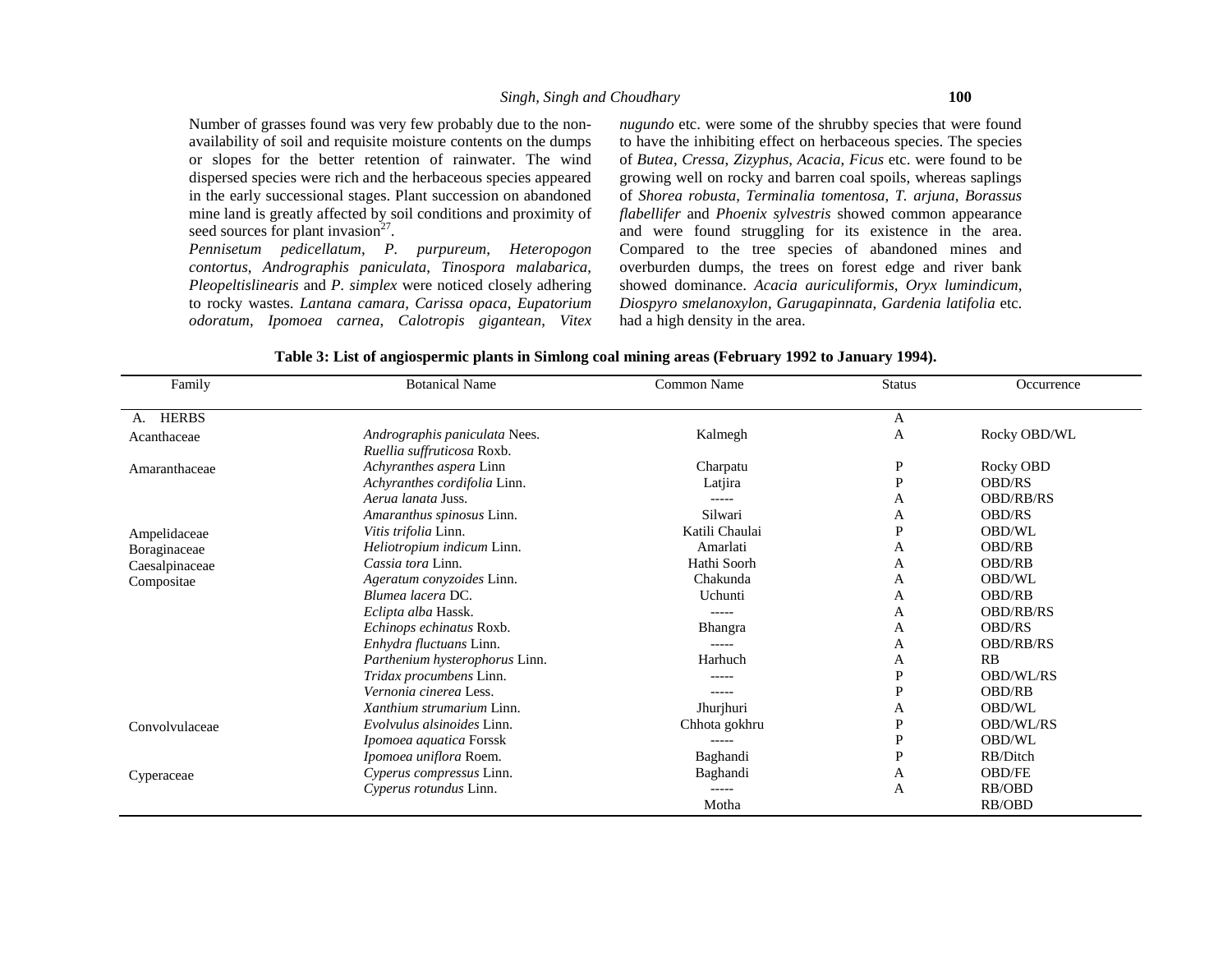| Family        | <b>Botanical Name</b>         | Common Name   | <b>Status</b> | Occurrence    |
|---------------|-------------------------------|---------------|---------------|---------------|
| Elariaceae    | Bergia ammanoides Roxb.       |               | A             | RB/OBD        |
| Euphorbiaceae | Atylosia scarabaeoides Benth. | Bankulthia    | A             | <b>OBD/WL</b> |
|               | Croton bonplandianum Linn.    |               | A             | OBD/WL/RS     |
|               | Euphorbia hirta Linn.         | Bara Kerui    | A             | <b>OBD/WL</b> |
|               | Phyllanthus fraternees Linn.  |               | A             | <b>OBD/WL</b> |
|               | Tragia involucrata Linn.      | Barhanta      | A             | <b>OBD/WL</b> |
|               | Ricinus spp.                  |               | P             | <b>OBD/WL</b> |
| Lemnaceae     | Lemna paucicostata Hegelm.    |               | A             | RB            |
|               | Wolffia arrhiza Wimm.         |               | P             | RB            |
| Nyctaginaceae | Boerhaavia diffusa Linn.      | Arak          | P             | OBD/WL        |
| Papaveraceae  | Argemone Mexicana Linn.       | Pila Kantaila | A             | <b>OBD/RS</b> |
| Poaceae       | Aristida adscencionis Linn.   | Kharag-Jonsk  | P             | <b>OBD/WL</b> |
|               | Cynodon dactylon Pers.        | Dub           | P             | OBD/WL/RB     |
|               | Dichanthium annulatum Stapf.  | Grass         | P             | FE/OBD/Slopes |
|               | Heteropogon contortus Roem.   | Kher          | P             | <b>OBD/RB</b> |
|               | Pennisetum pedicellatum Trin. | Grass         | A             | Rocky OBD/WL  |
|               | Pennisetum purpureum Pers     | Bajri         | A             | Rocky OBD/WL  |
|               | Saccharum spontaneum Linn.    | Kans          | P             | <b>OBD/RB</b> |
| Polygonaceae  | Polygonum barbatum Linn.      |               | P             | RB            |
|               | <i>Rumex dentatus</i> Linn.   | Jangali Palak | A             | <b>RB</b>     |
| Polypodiaceae | Pleopeltis linearis Bedd.     |               | P             | Rocky OBD/RB  |
|               | Pleopeltis simplex Bedd.      | -----         | P             | Rocky OBD/RB  |
| Solanaceae    | Datura metel Linn.            | Datura        | A             | <b>OBD/RS</b> |
|               | Datura stramonium Linn.       | Datura        | A             | <b>OBD/RS</b> |
|               | Solanum surattense Burm.      | -----         | P             | <b>OBD/RS</b> |
| Typhaceae     | Typha angustata Chaub.        | Hugla         | A             | RB            |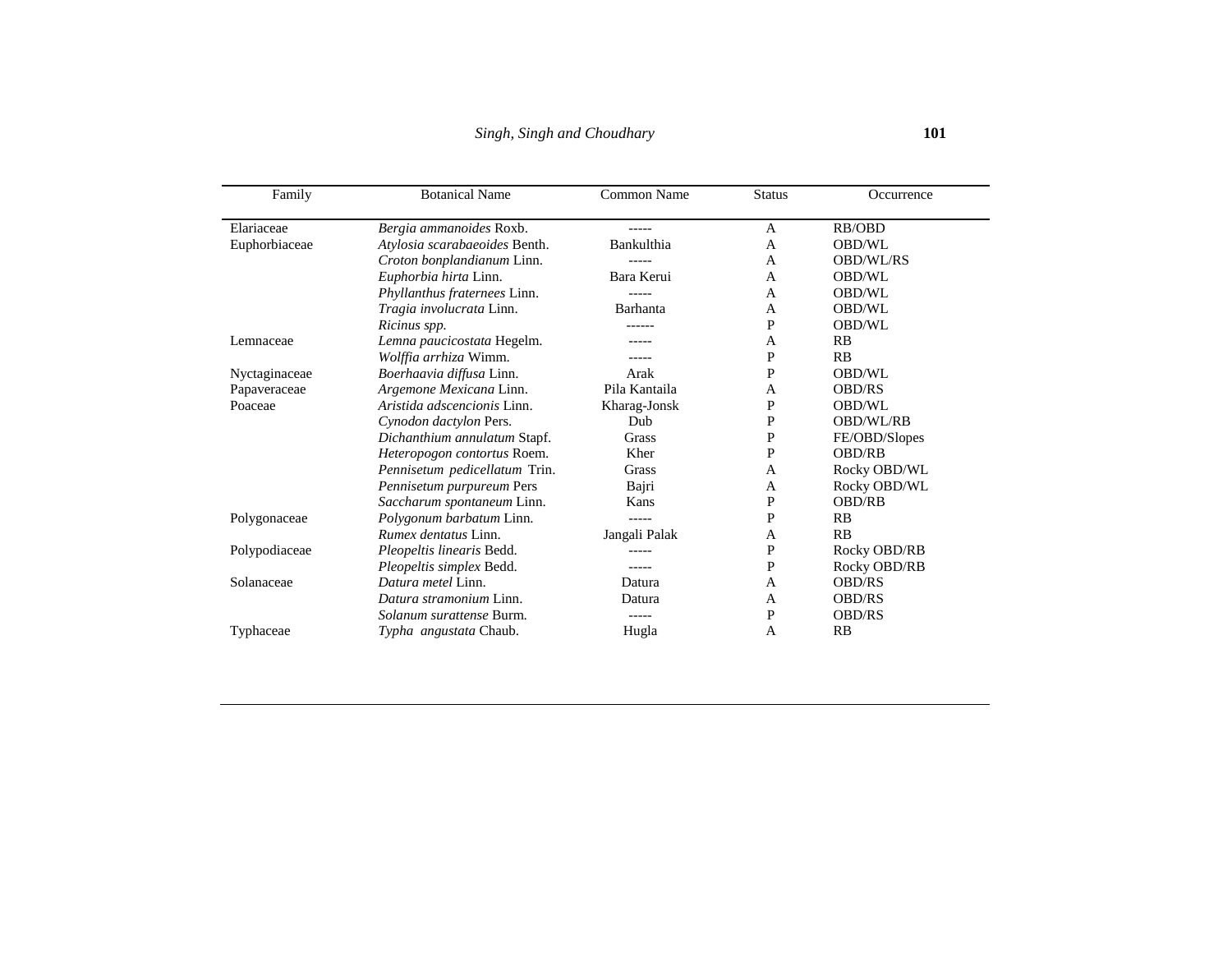|                  |                                 | Singh, Singh and Choudhary |                           | 102              |  |  |
|------------------|---------------------------------|----------------------------|---------------------------|------------------|--|--|
| Family           | <b>Botanical Name</b>           | Common Name                | <b>Status</b>             | Occurrence       |  |  |
| <b>B. SHRUBS</b> |                                 |                            |                           |                  |  |  |
| Apocynaceae      | Carissa opaca Stapf.            |                            | R                         | <b>OBD/WL/FE</b> |  |  |
| Asclepidaceae    | Calotropis gigantean Br.        | Madar                      | F                         | <b>OBD/RS</b>    |  |  |
|                  | Calotropis procera Br.          | Akona                      | ${\bf F}$                 | <b>OBD/RS</b>    |  |  |
| Convolvulaceae   | Ipomoea carnea Jacq.            | <b>Beshram</b>             | $\overline{F}$            | <b>OBD/RS/WL</b> |  |  |
| Euphorbiaceae    | Breynia rhamnoides Muell.       | Karki                      | F                         | FE/RB            |  |  |
| Lythraceae       | Woodfordia fruticosa Kurz.      | Dhaiphul                   | $\boldsymbol{\mathrm{F}}$ | <b>OBD/FE</b>    |  |  |
| Olaceae          | Olax scandens Roxb.             | Badalia                    | D                         | RB               |  |  |
| Papilionaceae    | Butea superba Roxb.             | Dorang                     | $\mathsf{C}$              | <b>FE</b>        |  |  |
|                  | Dalbergia tamarindifolia Roxb.  | -----                      | F                         | <b>OBD/FE/RB</b> |  |  |
|                  | Tephrosia purpuea Pers.         | Sarphuka                   | D                         | <b>OBD/WL/RB</b> |  |  |
| Rhamnaceae       | Zizyphus oenoplia Mill.         | Katber                     | $\boldsymbol{\mathrm{F}}$ | <b>OBD/RS</b>    |  |  |
| Rubiaceae        | Wendlandia exserta DC.          | Tilia                      | ${\bf F}$                 | FE/RB            |  |  |
| Sterculiaceae    | Eriolaena stocksii H.I. & T.T.  | Banta                      | ${\bf F}$                 | FE/RB            |  |  |
| Verbenaceae      | Vitex negundo Linn.             | Sinoar                     | ${\bf D}$                 | <b>OBD/RB</b>    |  |  |
|                  | Lantana camara Linn.            | Putus                      | D                         | <b>OBD/RS</b>    |  |  |
| C. TREES         |                                 |                            |                           |                  |  |  |
| Apocynaceae      | Holarrhena antidysentrica Wall. | Kurchi                     | $\mathsf{C}$              | RB/FE            |  |  |
| Araliaceae       | Heteropanax fragrans Seem.      | Rengebanam                 | $\mathsf{C}$              | RB/FE            |  |  |
| Bignoniaceae     | Oroxylum indicum Vent.          | Sona                       | $\mathsf C$               | RB/OBD/WL        |  |  |
| Caesalpiniaceae  | Tamarindus indica Linn.         | Imli                       | $\mathsf{C}$              | FE/WL/RS         |  |  |
| Combretaceae     | Terminalia arjuna W. & A.       | Arjun                      | $\mathsf{C}$              | FE/OBD/WL        |  |  |
|                  | Terminalia tomentosa W. & A.    | Asan                       | $\mathsf C$               | FE/OBD/WL        |  |  |
| Cornaceae        | Alangium lamarckii Thw.         | Akar-kanta                 | A                         | RB/OBD/WL        |  |  |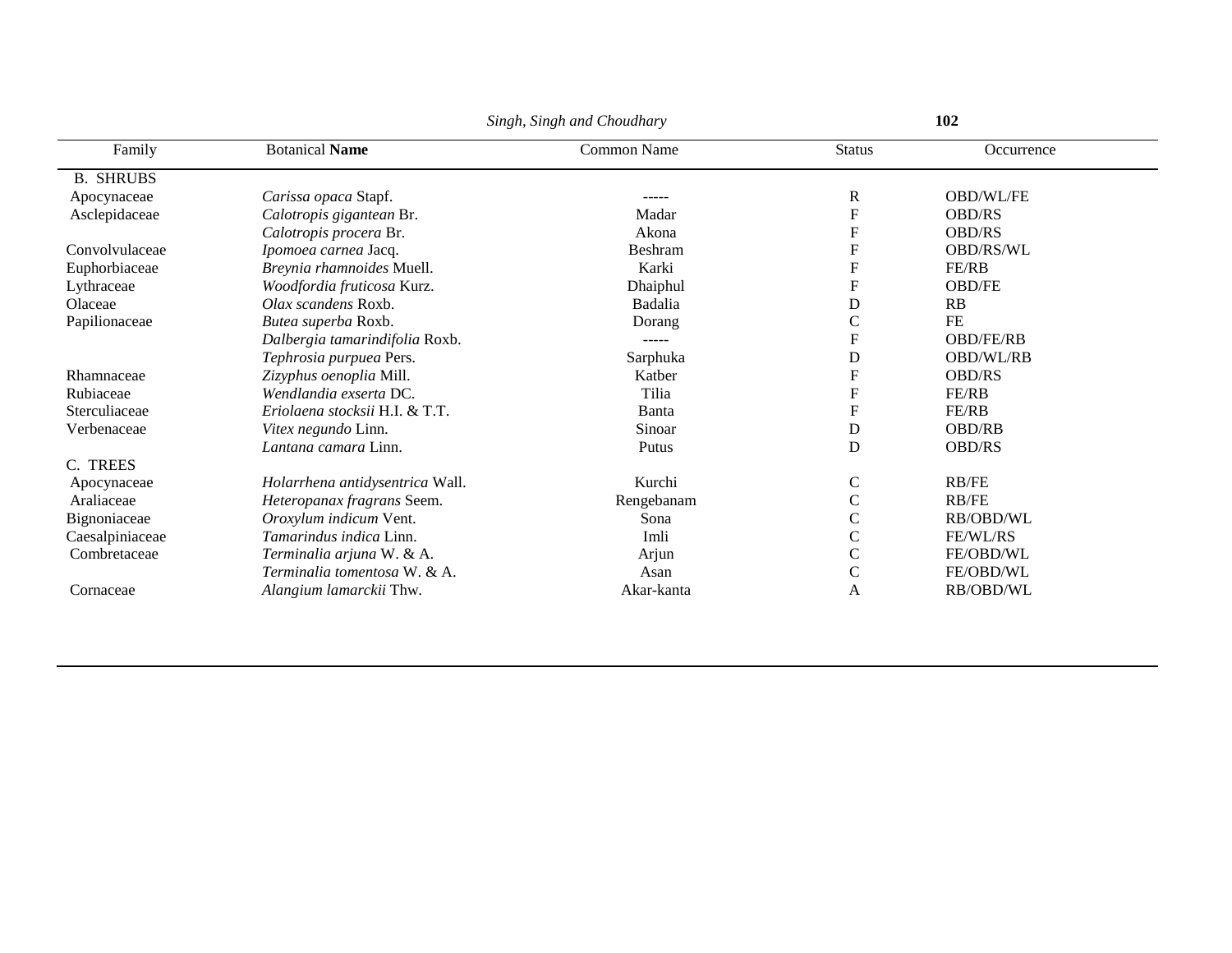|                  |                                | Singh, Singh and Choudhary |                           | 103              |  |  |
|------------------|--------------------------------|----------------------------|---------------------------|------------------|--|--|
| Family           | <b>Botanical Name</b>          | Common Name                | <b>Status</b>             | Occurrence       |  |  |
|                  |                                |                            |                           |                  |  |  |
| Dipterocarpaceae | Shorea robusta Gaertn.         | Sal                        | ${\bf F}$                 | FE/OBD/WL        |  |  |
| Ebenaceae        | Diospyrus melanoxylon Roxb.    | Kendu                      | A                         | RB/OBD/WL        |  |  |
| Lythraceae       | Lagerstroemia parviflora Roxb. | Sidha                      | $\mathsf{C}$              | FE/OBD/WL        |  |  |
| Mimosaceae       | Acacia arabica Willd.          | Babul                      | ${\bf F}$                 | <b>OBD/RB/RS</b> |  |  |
| Moraceae         | Ficus glabella Blume           | Putkul                     | $\mathbf C$               | OBD/WL           |  |  |
|                  | Ficus glomerata Roxb.          | Gular                      | $\mathbf C$               | OBD/WL/FE        |  |  |
|                  | Ficus infectoria Roxb.         | Pankar                     | $\mathbf C$               | FE/RB            |  |  |
|                  | Ficus religiosa Linn.          | Pipal                      | $\mathsf{C}$              | OBD/WL           |  |  |
|                  | Ficus tomentosa Roxb.          | Barun                      | $\boldsymbol{\mathrm{F}}$ | OBD/WL           |  |  |
| Ochnaceae        | Garuga pinnata Roxb.           | Kekar                      | $\mathbf C$               | FE/RB            |  |  |
| Oleaceae         | Nyctanthes arbor-tristis Linn. | Haringhar                  | $\mathbf C$               | FE/OBD           |  |  |
| Palmae           | Borassus flabellifer Linn.     | Tar                        | $\mathsf{C}$              | OBD/WL/FE        |  |  |
|                  | Phoenix acaulis Buch.          | Khajur                     | ${\bf F}$                 | OBD/WL/RS        |  |  |
|                  | Phoenix sylvestris Roxb.       | Khajuri                    | $\mathbf C$               | FE/WL/RS         |  |  |
|                  | Diospyrus melanoxylon Roxb.    | Kendu                      | A                         | RB/OBD/WL        |  |  |
| Papilionaceae    | Butea frondosa Roxb.           | Dhak                       | $\mathsf{C}$              | OBD/WL           |  |  |
| Rubiaceae        | Adina cordifolia Hook.         | Karam                      | $\mathsf{C}$              | FE/RB            |  |  |
|                  | Gardenia latifolia Aiton.      | Papara                     | $\boldsymbol{\mathrm{F}}$ | RB/FE            |  |  |

N.B. – RB = River Bank and Bed, OBD = Over Burden Dump, WL = Waste Land, FE = Forest Edge, RS = Road Side, P = C = Common, F = Frequent, A = Annual, P = Perennial, D = Dominant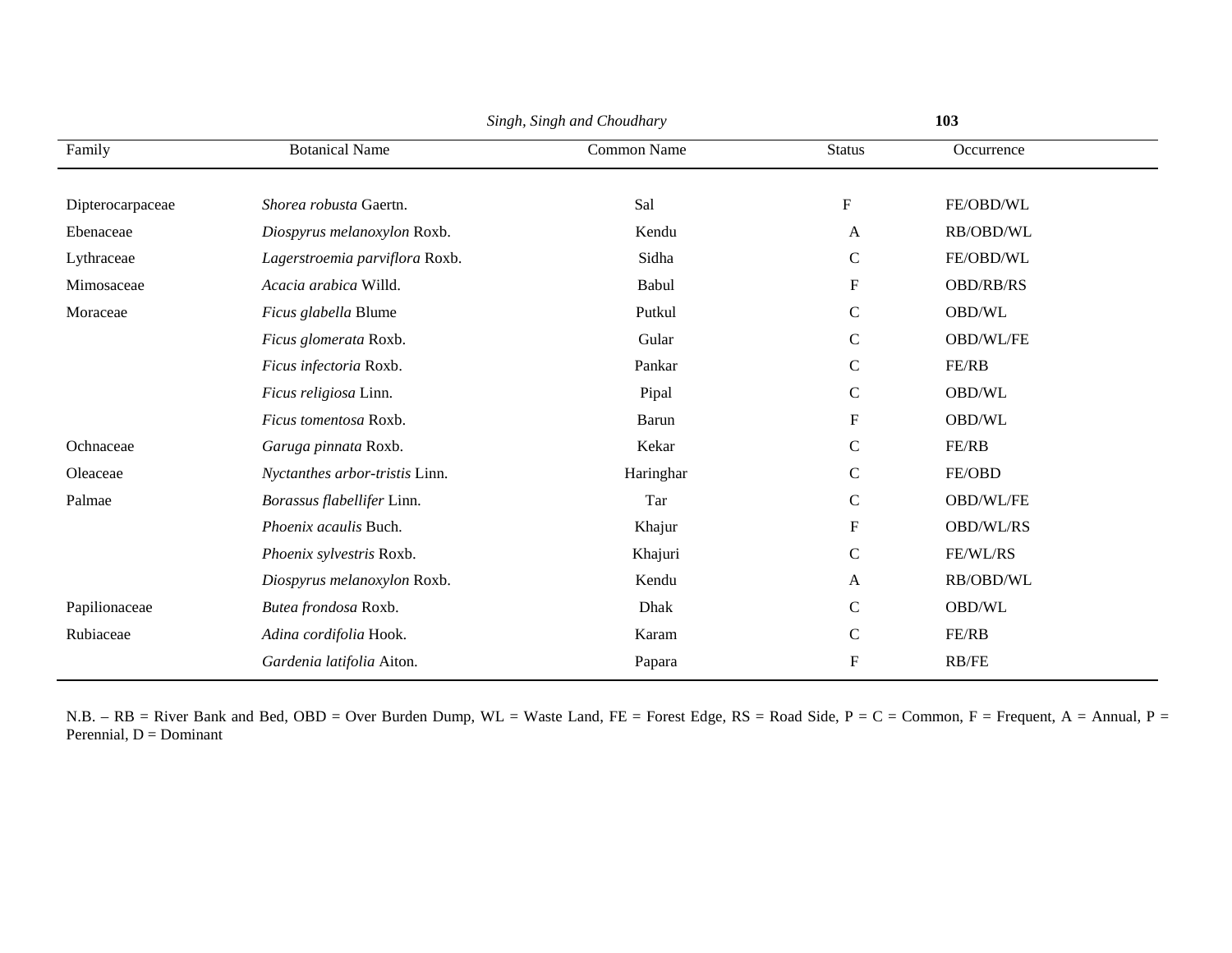Our study suggests that groundwater was more polluted than surface water. Coalmining activities significantly cause mineralization in groundwater. Compared to surface water, groundwater samples were rich in cations like calcium and magnesium, anions like chloride and nutrients like phosphate and nitrate. Total solids and total hardness concentration were also higher in groundwater than surface water. Thus, groundwater was not potable in regards to total solids, total hardness and calcium and magnesium cations because their values crossed the ISI and/or WHO standards for drinking water. pH and DO concentrations were below the ISI and WHO standards in both surface as well as groundwater samples. Comparatively less plant species density on abandoned mines and overburden dumps and the low frequency of trees and dominance of thorny shrubs around the disturbed areas were recorded.

| Taxa           | <b>Monocot</b> | Dicot      |        |            |
|----------------|----------------|------------|--------|------------|
|                | Number         | Percentage | Number | Percentage |
| Family         | 5              | 12.50      | 33     | 87.50      |
| Genera         | 12             | 16.64      | 60     | 83.36      |
| <b>Species</b> | 15             | 16.85      | 74     | 83.15      |

#### **Table 4: Frequency of different plant taxa in Simlong coalfield area.**

**Table 5: Habit wise grouping of plant species and their percent composition in Simlong coalfield area.**

| Habit         | Number of Species | Percentage |
|---------------|-------------------|------------|
| <b>Herbs</b>  | 49                | 55.056     |
| Trees         | 25                | 28.089     |
| <b>Shrubs</b> | 15                | 16.853     |

### **ACKNOWLEDGEMENTS**

The authors are grateful to Head, Dept. of Botany and Head, Dept. of Zoology of T. N. B. College, Bhagalpur for providing laboratory facilities and Head of Post- Graduate Department of Botany, T. M. Bhagalpur University for his help in identifying the plant species. We also thank officials of Simlong Colliery (ECL) for providing logistic support.

#### **REFERENCES**

[1]. B.K. Handa, "Effect of mining on pollution of surface and ground waters", *Indian Assoc. Water Polln. Contl. Ann*., vol. **15**, pp.67-76, 1988.

[2]. S.K. Ghosh, "Environmental impact of coalmining in Jharia coalfield, Eastern India - its past present and future", *Trans. Min. Geol. Metall. Inst.* India, vol. **82**, no. 2, pp. 90-98, 1988.

[3]. P.V. Sridharan, "Environmental impact of opencast mine: A case study of Bina opencast mine", *Energy Env. Moint*., vol. **5**, no. 1, pp. 15-27, 1989.

[4]. B.B. Dhar, A. Jamal, B.K. Srivastava and S. Ratan, "Environmental impact assessment of opencast coal mine – A quantitative approach", *Mintech*., vol. **12**, no. 6, pp. 17-24, 1991.

[5]. K.N. Singh, "Environmental impact of coal mining around Bina Block, Singrauli coalfield, M.P.", *Ultra Scientist Phyl. Sci*., vol. **4**, no. 1, pp. 22-26, 1992.

[6]. R. Prasad and T.K. Ghosh, "Natural succession of vegetation in abandoned coal mining areas of Jharia coalfield (India)", *Biojournal*, vol. **2**, no. 1, pp. 79-83, 1990.

[7]. R. Prasad and J.L. Srivastava, "Impact of mining on flora of DharpurShahool District (M.P.)", *Tropical Forestry*, vol. 7, no. 1, pp. 42-50, 1991.

[8]. B. Saha, C. Chakravarty, P.K. Mukherjee and S.C. Santra, "Survey of the flora of coalmine waste dumps: a case study of Chasnala mines, Dhanbad, Bihar", *Bull. Bott. Surv*. India, vol. **32**, no. 1-4, pp. 86-93, 1992.

[9]. P.S. Rawat and K.R. Suri, "Revegetation in coalmining area", *Paryavaran*, vol.**6**, no. 2, pp. 25-30, 1994.

[10]. J.M. Wood, "Biological cycles for elements in the environments", *Nature Wission Schaften*, vol. **62**, pp. 357-364, 1975.

[11]. P.S. Welch, "*Limnological Method*", New York, McGraw-Hill Book CO. Ltd. 1948.

[12]. APHA, "*Standard Methods for the Examination* Water and Waste Water", 17<sup>th</sup> ed., American Public Health Association, Washington, DC, 1989.